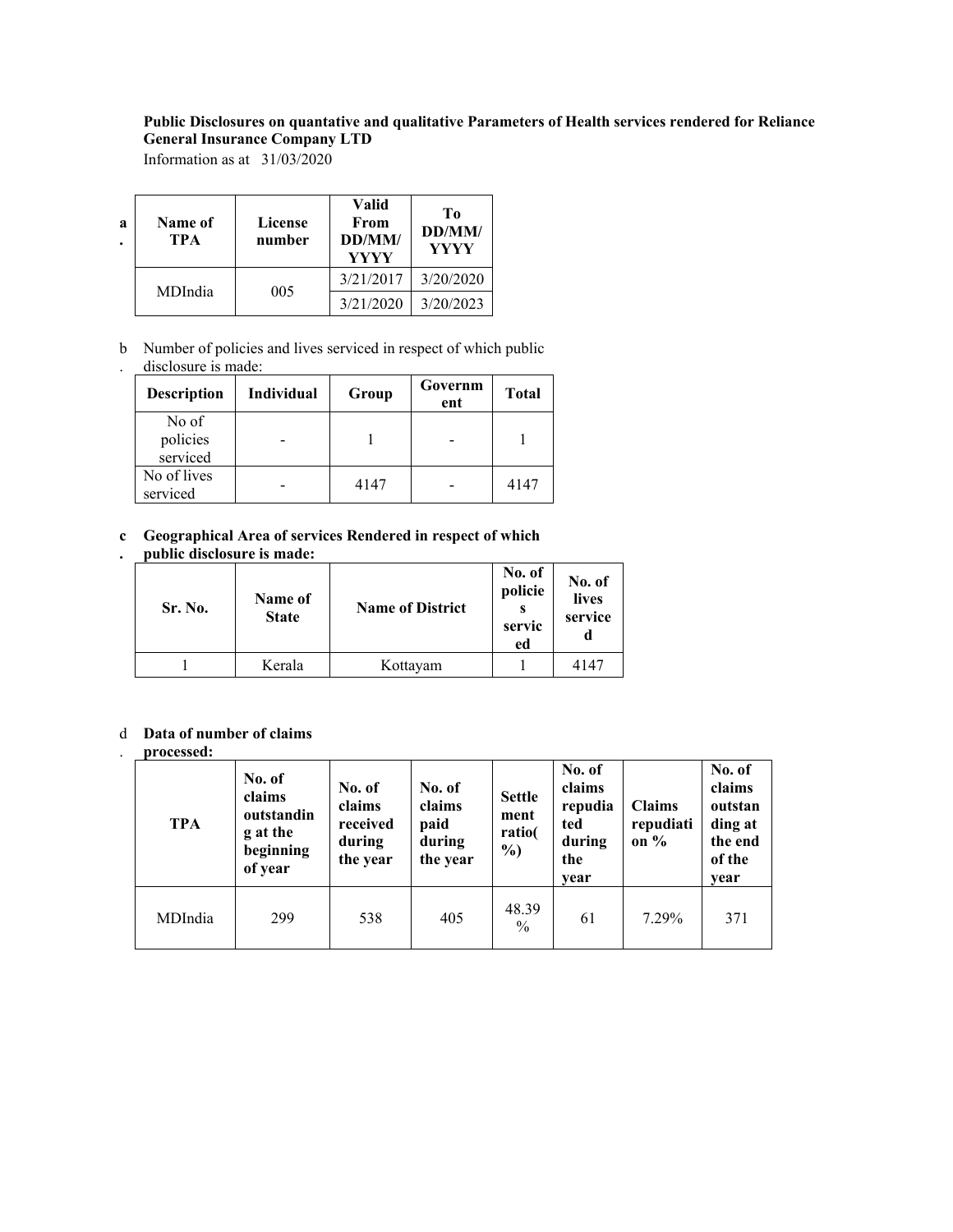#### e . **Turn Around Time (TAT) for cashless claims (in respect of number of claims):**

|         |                         |                                  | <b>Individual Policies (in</b><br>$\%$ | <b>Group Policies</b><br>$(in \%)$            |                                       |  |
|---------|-------------------------|----------------------------------|----------------------------------------|-----------------------------------------------|---------------------------------------|--|
| Sr. No. | <b>Description</b>      | <b>TAT</b> for<br>pre-<br>auth** | <b>TAT</b> for<br>discherge<br>***     | <b>TAT</b><br>for<br>pre-<br>auth*<br>$\star$ | <b>TAT</b><br>for<br>discher<br>ge*** |  |
| 1       | Within $\leq 1$<br>Hour |                                  |                                        | 68.32<br>$\frac{0}{0}$                        | 45.34%                                |  |
| 2       | Within 1-2<br>Hours     |                                  |                                        | 29.19<br>$\frac{0}{0}$                        | 52.17%                                |  |
| 3       | Within 2-6<br>Hours     |                                  |                                        | 2.48%                                         | 2.48%                                 |  |
| 4       | Within 6-12<br>Hours    |                                  |                                        | $0.00\%$                                      | $0.00\%$                              |  |
| 5       | Within 12-<br>24 Hours  |                                  |                                        | $0.00\%$                                      | $0.00\%$                              |  |
| 6       | $>24$ Hours             |                                  |                                        | $0.00\%$                                      | $0.00\%$                              |  |
| Total   |                         |                                  |                                        | 100.00<br>$\frac{0}{0}$                       | 100%                                  |  |

\*percentage to be calculated on total of

respective column

\*\*Reckoned from the time last necessary document is received by insurer/TPA (whichever is earlier) and till final pre auth is issued in the hospital)

\*\*\*Reckoned as final discharge summary sent to hospital from the time discharge bill is received by TPA

### f **Turn Around Time (TAT) in respect of payment/**

# . **repudiation of clams:**

| <b>Description</b><br>(to reckoned<br>from the<br>date of | <b>Individual</b> |                          | Group            |                           | Government       |                      | <b>Total</b>     |                             |
|-----------------------------------------------------------|-------------------|--------------------------|------------------|---------------------------|------------------|----------------------|------------------|-----------------------------|
| receipt of<br>last<br>necessary<br>document)              | No. of<br>claims  | percenta<br>$ge($ % $)$  | No. of<br>claims | perce<br>ntage<br>$(\%)p$ | No. of<br>claims | percenta<br>$ge($ %) | No. of<br>claims | percenta<br>$ge(^{9}/_{0})$ |
| Within 1<br>Month                                         | -                 | $\overline{\phantom{a}}$ | 455              | 97.64<br>$\frac{0}{0}$    | $\theta$         | $0.00\%$             | 455              | 97.64%                      |
| Between 1-3<br>Months                                     |                   |                          | 5                | $1.07\%$                  | $\theta$         | $0.00\%$             | 5                | 1.07%                       |
| Between 3-6<br>Months                                     |                   |                          | $\theta$         | $0.00\%$                  | $\theta$         | $0.00\%$             | $\theta$         | $0.00\%$                    |
| More than 6<br>Months                                     |                   | $\overline{\phantom{a}}$ | 6                | 1.29%                     | $\theta$         | $0.00\%$             | 6                | $1\%$                       |
| Total                                                     | -                 |                          | 466              | 100%                      | $\theta$         | $0\%$                | 466              | 100%                        |

\*Percentage shall be calculated on total

of respective column